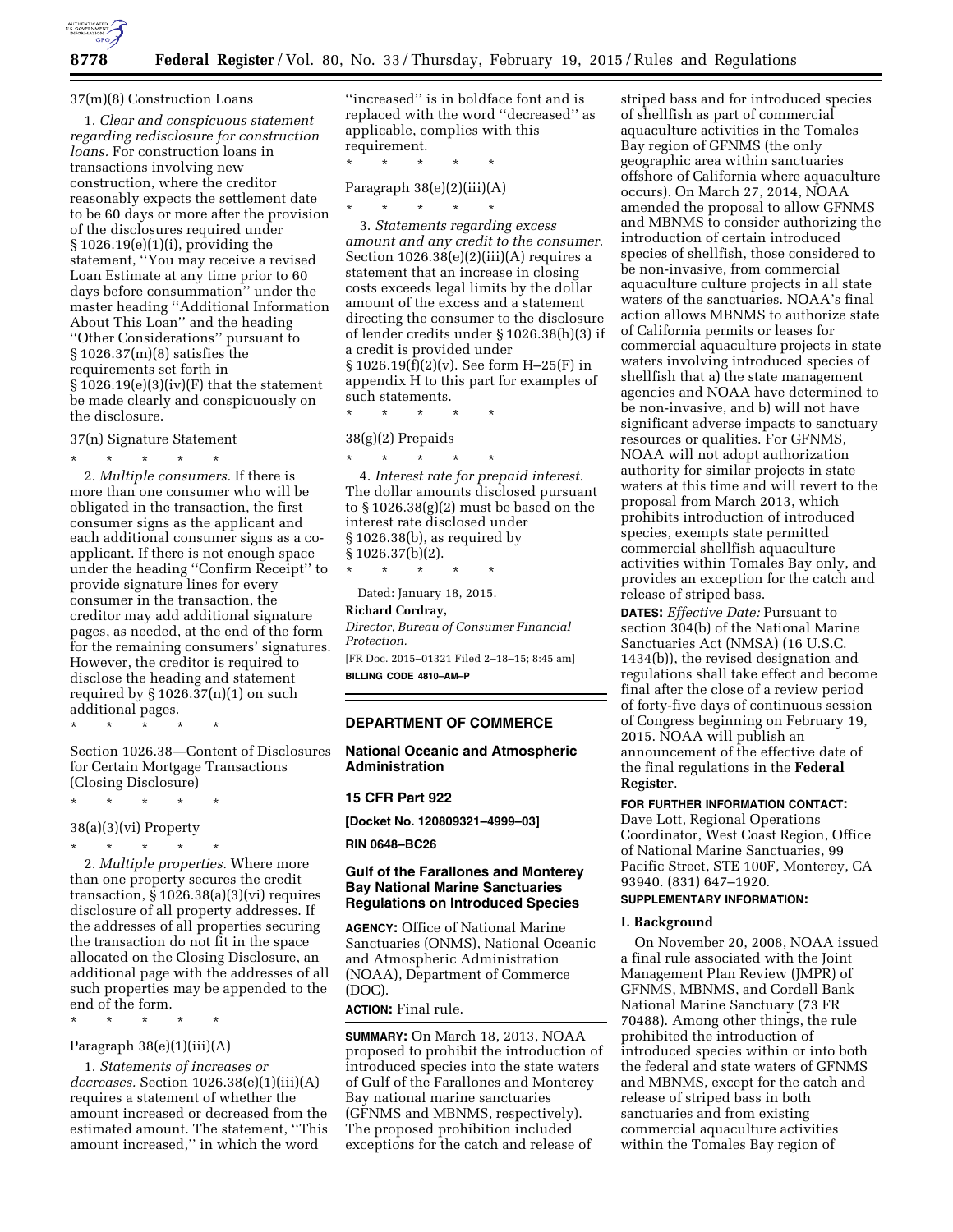GFNMS. In December 2008, the Governor of California, acting pursuant to the National Marine Sanctuaries Act (16 U.S.C. 1434(b)(1)), certified that certain changes to each sanctuary's terms of designation for regulating the introduction of introduced species were unacceptable for the state waters portions of GFNMS and MBNMS. As a result of that determination, NOAA's prohibitions on introduced species currently apply only in the federal waters of MBNMS and GFNMS.

On March 18, 2013, following discussions with the state of California, NOAA re-proposed the prohibition on the introduction of introduced species within or into the state waters of GFNMS and MBNMS to provide regulatory consistency in all waters of those two sanctuaries and across the four national marine sanctuaries along the California coast (78 FR 16622). The proposal would have expanded into state waters the exception for the catch and release of striped bass and would have exempted state-permitted mariculture activities in Tomales Bay. A 60-day comment period on the proposed rule closed on May 17, 2013. (**Note:**  MBNMS regulations use the term ''aquaculture'' and GFNMS regulations use the term ''mariculture'' to refer to the same activity; accordingly, both of these terms are used in this final rulemaking.)

NOAA received approximately 14 comments from the public and the MBNMS and GFNMS Sanctuary Advisory Councils in support of the March 2013 draft proposal. NOAA also received comments from both the California Department of Fish and Wildlife (CDFW) and aquaculture industry raising concerns that ONMS's broad definition of ''introduced species'' did not recognize that a number of introduced species of shellfish have been cultivated for over 100 years in Tomales Bay, within GFNMS, without significant adverse impacts to native resources. The Final Environmental Impact Statement for the 2008 Joint Management Plan Review recognized that non-native oyster species cultivated in Tomales Bay had not spread outside the aquaculture areas. Both the CDFW and aquaculture industry also commented that the proposed regulation did not allow NOAA to consider potential future permit requests from the industry for cultivation of such species. The state believed that if NOAA exercised the authority to permit such operations, in close cooperation and collaboration with state resource management entities—CDFW, California Fish and Game Commission (CFGC), and California Coastal Commission

(CCC)—this would offer an opportunity for aquaculture operators and the state to demonstrate that expanding existing or developing new shellfish aquaculture operations involving introduced species of shellfish that are non-invasive would not harm sanctuary resources. Both CDFW and the aquaculture industry also expressed the view that this approach would be more consistent with Executive Order 13112 on the management of introduced species.

In response to these concerns, on March 27, 2014, NOAA amended its proposal to provide MBNMS and GFNMS the regulatory authority to authorize state permits or leases for commercial aquaculture projects in state waters involving introduced species of shellfish that the state management agencies and NOAA have determined to be non-invasive and thus would not have significant adverse impacts to sanctuary resources or qualities (79 FR 17073). Representatives from state agencies agreed with NOAA that introduced species should be managed uniformly throughout all state waters of the two sanctuaries.

NOAA received 16 comments on this revised proposal, virtually all in opposition to granting GFNMS the regulatory authority to authorize state permits for such aquaculture projects. There were no comments received objecting to this authority for MBNMS.

NOAA and the state of California have both expressed interest in entering into a Memorandum of Agreement (MOA) to define the roles of various state agencies (CDFW, CFGC, and CCC) and ONMS in a prescribed, collaborative process to determine whether an introduced species of shellfish could be considered non-invasive and potentially approved for cultivation within the state waters of either national marine sanctuary. The MOA would not supersede the legal authority of any participating agency; rather it would guide the collaborative interagency process and decision making timelines. The MOA would be necessary in response to the process outlined in NOAA's proposed rule published on March 2013 (78 FR 16622) regarding consultations for aquaculture projects in Tomales Bay, or for the process described in the March 2014 proposed rule (79 FR 17073) regarding the permit authorization process for the two national marine sanctuaries.

# **II. Summary of the Revisions to GFNMS Terms of Designation and Regulations**

NOAA received few comments on the March 2013 proposed rulemaking regarding the introduced species regulation related to GFNMS. Both the

GFNMS Advisory Council and several members of the public commented in strong support of the proposed rule and complimented the state agencies for recognizing the value in collaborating with NOAA to ensure state waters had additional protection from introduced species. However, the subsequent March 2014 proposed rule received considerable criticism from the public due to the proposal to allow GFNMS to authorize other agency permits, leases or licenses for new or expanded commercial shellfish aquaculture projects involving non-invasive introduced species. GFNMS does not presently have this permit authority and many commenters objected to providing that authority and increasing the risk of an invasion by an introduced shellfish species in state waters of GFNMS. In a separate rulemaking to expand GFNMS boundaries (79 FR 20981), the state of California also requested that NOAA not provide GFNMS authorization authority at this time and that NOAA conduct a separate process to allow time for local input and education regarding such a regulatory change.

As a result, NOAA will move forward with the regulatory proposals for GFNMS that were described in the March 2013 proposed rule. Specifically for GFNMS, this final rule extends the introduced species prohibition to all of GFNMS state waters, but exempts catch and release of striped bass and any existing or future commercial aquaculture project involving introduced species approved by the state of California in sanctuary waters of Tomales Bay after consulting GFNMS. NOAA's final rule is responsive to public support; eliminates the authorization authority for GFNMS that had generated considerable public concern; is consistent with the state of California's request to consider authorization authority for GFNMS in a separate process; and allows existing aquaculture projects to continue in Tomales Bay, the only area of either sanctuary where such activity presently occurs.

Presently 23.6 percent of GFNMS—all of the state waters in sanctuary (301.5 square statute miles)—is at risk from the introduction of introduced species. With this action, the vast majority of the sanctuary would be protected from such introductions of introduced species, except for less than 1 percent (10.3 square statute miles) in sanctuary waters of Tomales Bay, where commercial aquaculture of introduced species of shellfish approved by the state after consulting with NOAA, would be allowed. All other vectors of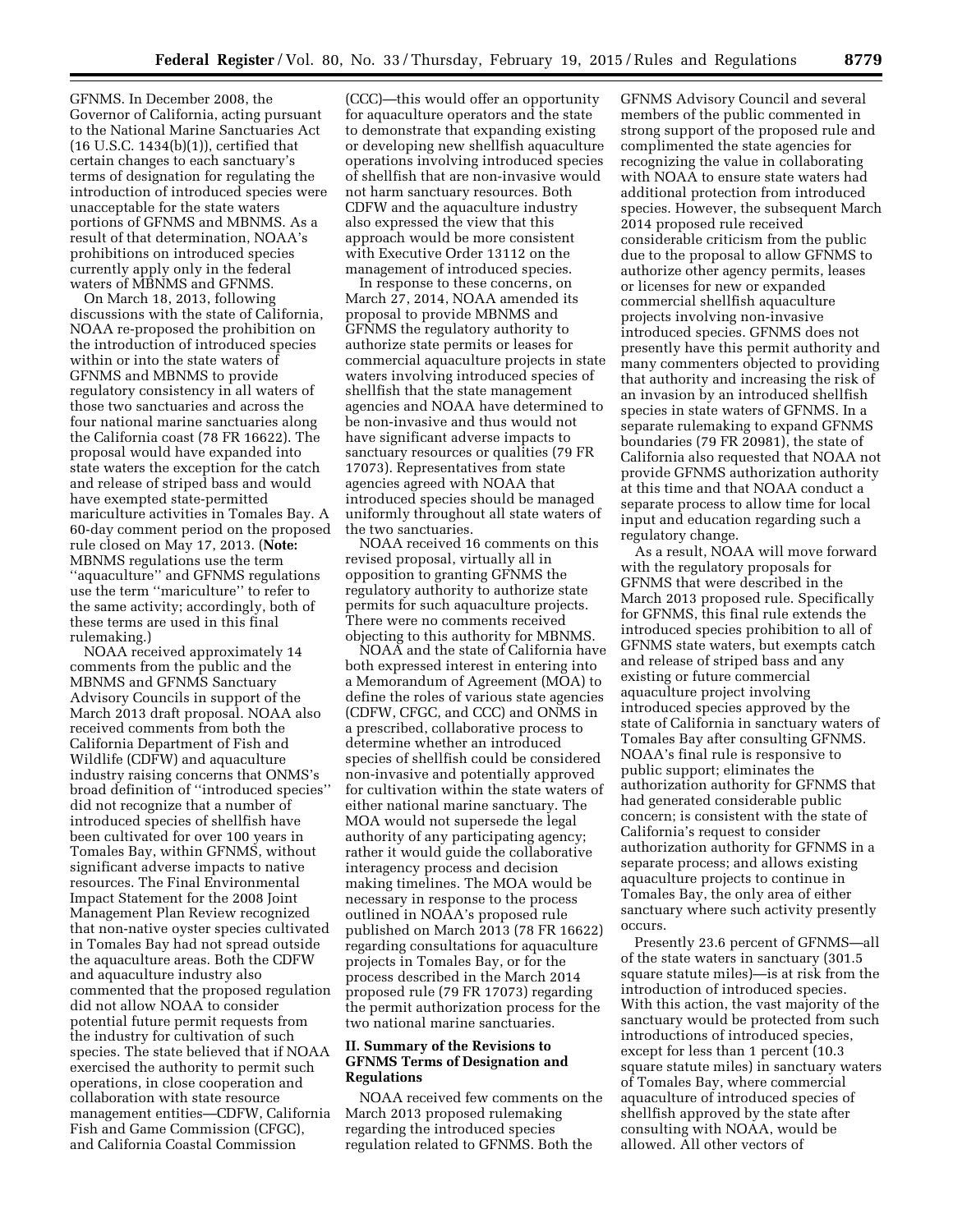introduction of introduced species are prohibited in Tomales Bay.

Accordingly, NOAA is amending the GFNMS terms of designation to ensure that the introduction or release of an introduced species applies to the state waters of the sanctuary regardless of the means of introduction. The revised terms of designation under Article IV Scope of Regulations, Section 1 Activities Subject to Regulation, Activity (e) will read as follows (new text in quotes and deleted text in brackets and italics):

#### Article IV. Scope of Regulations

Section 1. Activities Subject to Regulation

\* \* \*

(e) Introducing or otherwise releasing from within or into [*the federal waters of*] the Sanctuary an introduced species

NOAA is also changing the second sentence of Article V in the terms of designation to ensure that the intent NOAA has consistently described—to regulate introduced species consistently across all four national marine sanctuaries along the coast California, in both state and federal waters—is achieved. Additionally, NOAA's final rule removes the time limitation needed to grandfather existing state-approved mariculture projects in Tomales Bay. Therefore, Article V. Relation to Other Regulatory Programs, Section 1, will read as follows (new text in quotes and deleted text in brackets and italics):

Article V. Relation to Other Regulatory Programs

### Section 1. Fishing and Waterfowl Hunting

The regulation of fishing, including fishing for shellfish and invertebrates, and waterfowl hunting, is not authorized under Article IV. However, fishing vessels may be regulated with respect to vessel operations in accordance with Article IV, section 1, paragraphs (b) and (h), and mariculture activities involving alterations of or construction on the seabed, or ''introduction or'' release of introduced species by mariculture activities [*not covered by a valid lease from the State of California and in effect on the effective date of the final regulation*], can be regulated in accordance with Article IV, section 1, paragraph (c) and (e). All regulatory programs pertaining to fishing, and to waterfowl hunting, including regulations promulgated under the California Fish and Game Code and Fishery Management Plans promulgated under the Magnuson-

Stevens Fishery Conservation and Management Act, 16 U.S.C. 1801 *et seq.,*  will remain in effect, and all permits, licenses, and other authorizations issued pursuant thereto will be valid within the Sanctuary unless authorizing any activity prohibited by any regulation implementing Article IV. The term ''fishing'' as used in this Article includes mariculture.

In addition, for the purpose of this regulation NOAA is codifying the northern geographical extent of Tomales Bay via the same demarcation line that is already used in the International Regulations for Preventing Collision at Sea 1972 (COLREGS): the line runs from Avalis Beach east to Sand Point. These geographic coordinates have been added as Appendix D to Subpart H of Part 922. Parts of the western and southern shoreline of Tomales Bay solely within Point Reyes National Seashore are not subject to this regulation.

Last, as described in new § 922.85, NOAA intends to enter into a Memorandum of Agreement (MOA) with the state of California to implement the Department of Fish and Wildlife's commitment to consult with NOAA whenever a future commercial shellfish aquaculture project permit application within Tomales Bay is received and being considered by the state.

### **III. Summary of the Revisions to MBNMS Terms of Designation and Regulations**

NOAA received few comments on the March 2013 proposed rulemaking regarding the introduced species regulation related to MBNMS. The MBNMS Advisory Council and several members of the public commented in strong support of the proposed rule. The comments received for the March 2014 proposed rule generally focused on the GFNMS regulations, however the aquaculture industry commented in support of allowing MBNMS (as well as GFNMS) to consider a permit authorization for future commercial shellfish aquaculture projects involving non-invasive introduced species.

NOAA is implementing the regulatory proposals for MBNMS that were described in the March 2014 proposed rule. As with GFNMS, NOAA believes there is urgency and need to extend from federal waters into state waters the full protection of sanctuary regulations prohibiting the introduction or release of introduced species. Accordingly, NOAA is modifying the MBNMS terms of designation and regulations to prohibit the introduction or other release of introduced species from within or into the state waters of the sanctuary. The revised terms of

designation under Article IV Scope of Regulations, Section 1 Activities Subject to Regulation, Activity (l) will read as follows (deleted text in brackets and italics):

Article IV. Scope of Regulations Section l. Activities Subject to Regulation

\* \* \*

(l) Introducing or otherwise releasing from within or into [*the federal waters of*] the Sanctuary an introduced species.

This final rule also provides MBNMS with the authority to authorize a valid permit, license or other authorization issued by the state of California for commercial shellfish aquaculture activities conducted in state waters of MBNMS involving introduced species of shellfish that NOAA and the state have determined are non-invasive and that will not cause significant adverse effects to sanctuary resources or qualities. MBNMS regulations already allow the ONMS Director the ability to authorize state of California (or other agency) permits for certain activities that are otherwise prohibited in the sanctuary. This authority is delegated from the ONMS Director to the sanctuary Superintendent.

NOAA intends to enter into an MOA with the state of California to describe how NOAA and the state agencies— CFGC, CDFW and CCC—will coordinate on any future proposal to develop any commercial shellfish aquaculture project in state waters of MBNMS involving a non-invasive introduced species. Similar to other MOAs with state agencies, this MOA requirement will be reflected in MBNMS regulations (see § 922.134(a)).

### **IV. Response to Comments**

NOAA conducted two comment periods on separate proposed rules between March 2013 and March 2014 and received a total of 29 comments from 33 groups, agencies or individuals. The comments and responses have been segregated below to reflect the two different proposed rules.

#### *Comments and Responses Submitted on the March 2013 Proposed Rule*

### *General Support for the Proposed Rule*

1. *Comment:* Commenters generally supported the 2013 proposal, noting the cooperation of NOAA and the state agencies in coming to terms that would protect the national marine sanctuaries from the threat of introduced species.

*Response:* NOAA agrees there was ongoing need to address the unresolved issue of leaving the state waters portions of the two national marine sanctuaries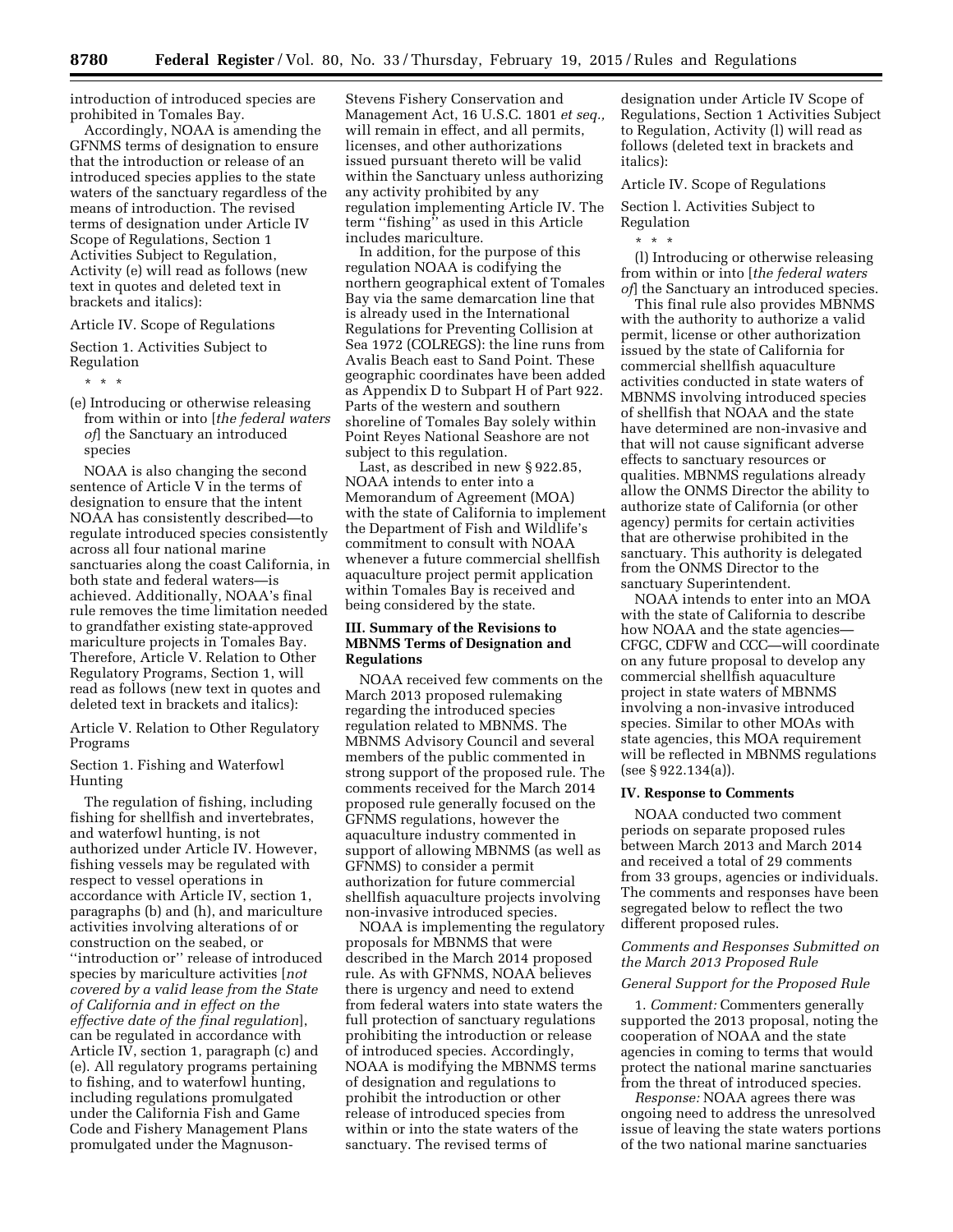vulnerable to introduction of introduced species. This final rule incorporates aspects of both the 2013 and 2014 proposed rules, and relies on increased collaboration among the state of California agencies and NOAA. The final rule specifically includes the ability for aquaculture operators to seek a permit from the state (within Tomales Bay in GFNMS) and from the state and NOAA (within MBNMS).

### *The Proposed Rule Does Not Recognize That Some Introduced Species Are Non-Invasive*

2. *Comment:* NOAA should revise the proposed rule to recognize that some introduced species are not a threat to sanctuary resources because they do not reproduce or otherwise affect the natural ecosystem of the sanctuary if released. NOAA should consider provisions for allowing culturing of introduced shellfish species approved by the state of California and proven to pose no significant threat to native ecological processes within the sanctuaries.

*Response:* National marine sanctuaries are designated, in part, to maintain ''natural biological communities . . . and to protect, and where appropriate, restore and enhance natural habitats, populations, and ecological processes'' (16 U.S.C. 1431(b)(3)). In short, national marine sanctuaries are mandated by law to preserve the natural character of national marine sanctuary ecosystems, similar to the manner that terrestrial ecosystems have been preserved and protected by the national parks system. Any proposed alteration of the natural biological community (*e.g.* introduction of a foreign species) is contrary to the purpose of sanctuary designation. Therefore, the proposed introduction of species not native to a national marine sanctuary places the burden of proof on the project sponsor to demonstrate to NOAA and state management agencies that no significant harm will result from any such proposal. NOAA acknowledges that there have been some introduced species of shellfish cultivated in GFNMS which have not, to date, had significant adverse effects on sanctuary resources. In discussions with the three state management entities with regulatory control over aquaculture projects in state waters—the Department of Fish and Wildlife, the Fish and Game Commission and the California Coastal Commission—it is clear to NOAA that state management entities are also concerned about the impact invasive, introduced species can have on an ecosystem. These agencies have taken steps to eliminate, or at least greatly

reduce the risk of an invasion from such species grown in aquaculture projects.

Based on these comments and further analysis, NOAA issued a revised proposed rule in March 2014 which proposed to allow the ONMS Director to consider authorization of state permits or leases for a very limited scope of aquaculture projects—state-approved aquaculture in state waters of GFNMS (including Tomales Bay) or MBNMS involving an introduced species of shellfish that the state and NOAA determined would not be invasive or otherwise damage sanctuary resources (authority to issue an authorization is delegated from the ONMS director to a sanctuary superintendent). NOAA proposed to develop an MOA with the state agencies to lay out how such joint review would take place for any future aquaculture project. MBNMS already has authorization authority, but cannot issue a permit for an introduced species projects. GFNMS does not have authorization authority, so this would have been new authority for GFNMS.

The final rule expands MBNMS's existing authorization authority to include this limited scope of regulatory action—the potential authorization of state permits or leases that would allow development of new aquaculture projects in state waters involving introduced shellfish species the state and NOAA have determined are noninvasive and will not harm sanctuary resources or qualities. For GFNMS, NOAA has adjusted the final rule to conform to a request from the state of California as part of a separate rulemaking on boundary expansion of that sanctuary to not include authorization authority in GFNMS at this time. NOAA intends to begin implementing a separate public process, including consultation with affected agencies, on the topic of authorization after the finalization of the sanctuary expansion action.

#### *Future Growth of Shellfish Industry*

3. *Comment:* The proposed rule eliminates sites for future growth of the shellfish industry in California, conflicts with other federal policies and goals, and should be withdrawn for further consideration and revision.

*Response:* NOAA disagrees. The final rule does not prohibit aquaculture. It prohibits the introduction of introduced species within or into nationally protected marine ecosystems. The final rule now allows the consideration of non-invasive introduced species as part of a commercial shellfish aquaculture operation in state waters of MBNMS, provided that both the state and NOAA determine cultivation of the species

would have no significant adverse effects to sanctuary resources or qualities. Furthermore, the final rule includes no regulatory restrictions by GFNMS for any new or expanded aquaculture project cultivating introduced species in Tomales Bay, the only area of either sanctuary where such activity is currently conducted. Expansion would be possible in Tomales Bay, provided applicants received appropriate state permits or leases. The final rule specifically includes the ability for aquaculture operators to seek a permit from the state (within Tomales Bay in GFNMS) and from the state and NOAA (within MBNMS).

### *Exempting Tomales Bay Increases Permitting Burden*

4. *Comment:* The proposed exemption of Tomales Bay from ONMS regulations would cause undue and additional regulatory burden on aquaculture operators seeking new permits from the state. The proposed Memorandum of Agreement between NOAA and the state agencies would cause undue delay.

*Response:* NOAA disagrees. The exemption to the introduced species regulation for mariculture in Tomales Bay will not cause a burden on an operator proposing a new or expanded aquaculture project. The MOA will outline and clarify agency roles and anticipated timelines in the consultation process that state agencies would normally conduct with other agencies, in this case GFNMS.

#### *Proposed Rule Eliminates Jobs*

5. *Comment:* The proposed rule will result in elimination of green jobs and sustainable small businesses associated with shellfish aquaculture, and create a greater seafood trade imbalance.

*Response:* The final rule will not eliminate any existing aquaculture operation or associated green jobs in GFNMS, and exempts from sanctuary regulation the only area in that sanctuary where aquaculture presently occurs. For MBNMS, the final rule allows the sanctuary superintendent to consider authorization of a state permit or lease for a future commercial shellfish aquaculture project in state waters cultivating an introduced species that NOAA and the state determine is non-invasive and will not adversely affect sanctuary resources or qualities. Presently there are no such introduced species aquaculture projects in MBNMS and hence no jobs that could be lost due to the final rule.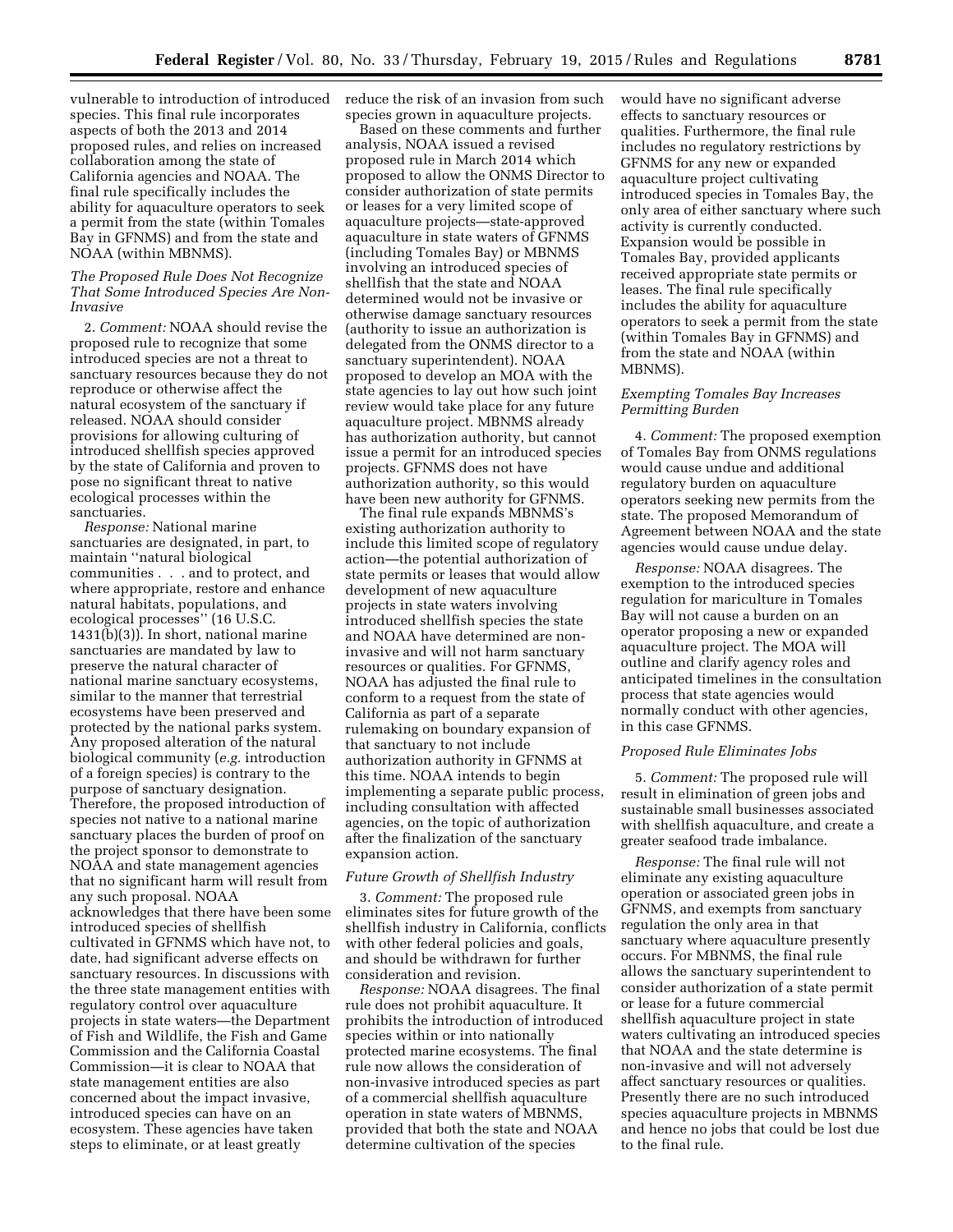### *Proposed Action Is More Consistent With Coastal Act*

6. *Comment:* The proposed rule is more consistent with the past decision by the California Coastal Commission regarding the final rule NOAA submitted to the state in 2008. (The current status is inconsistent with that decision, with the state waters completely unprotected from introduction of introduced species.)

*Response:* NOAA agrees.

### *Effect of Regulation on Research on Introduced Species*

7. *Comment:* Clarify how the proposed regulation affects research on introduced species.

*Response:* The final rule applies to state waters of both GFNMS and MBNMS and would make the restrictions on introduction of introduced species consistent within state and federal waters of those sanctuaries. Specifically, sanctuary regulations will prohibit introducing or otherwise releasing an introduced species into the sanctuary, and thus any research that includes or results in the release or other introduction of an introduced species would not be allowed. Regulations for both sites would not allow a superintendent to issue a permit for such research. Research on introduced species already existing within the sanctuary would not generally be prohibited unless such research involved relocation, moving, or otherwise distributing individuals or propagules of the existing introduced species.

#### *Memorandum of Agreement*

8. *Comment:* The MOA between NOAA and the state of California regarding introduced species aquaculture should be circulated for public comment so the public can be assured that the MOA's design adequately satisfies the intent of the proposed rule.

*Response:* Interagency MOA are not generally circulated for public review before they are signed. The MOA will establish procedures for the agencies to work collaboratively pursuant to and consistent with the respective legal authorities of each participating agency. In no case will the MOA supersede NOAA's regulatory authority. The final, signed agreement will be available to the public.

*Comments and Responses Submitted for Second Proposed Rule, March 2014* 

# *No Introduced Species Should Be Allowed*

9. *Comment:* Introduced species pose a threat to native species diversity and endangered species, ecosystem integrity, and the composition and resilience of natural biological communities as well as the commercial and recreational uses that depend on these resources. GFNMS and MBNMS should revise sanctuary regulations to consistently protect all sanctuary and associated state marine waters and habitats from negative ecological and socio-economic impacts caused by the introduction of introduced species.

*Response:* NOAA agrees. The introduction of introduced species to marine waters can disrupt native ecological processes, resulting in altered trophic relationships and habitat modification. Introduced species can spread unabated in areas where no natural predators exist, and eradication of these species may become impossible once they disperse. Propagation of invasive introduced species can lead to socio-economic impacts, such as changes in fisheries, fouling of infrastructure and seawater intakes, and aesthetic changes that impact tourism. The final rule prohibits all forms of introducing or releasing an introduced species into state waters of both sanctuaries, with three exceptions: (1) Within both sanctuaries, catch and release of an introduced species, striped bass, already established in marine waters and part of an active recreational fishery. State-imposed size limits could result in striped bass being caught and released while fishing in either sanctuary; (2) within GFNMS, existing commercial shellfish aquaculture operations in Tomales Bay permitted by the state that cultivate introduced species which have not, to date, invaded native ecosystems and caused significant adverse harm to sanctuary resources and qualities; and, (3) within MBNMS, introduction of introduced species from commercial shellfish aquaculture projects in state waters that NOAA and the state have determined are non-invasive and will not cause adverse harm to sanctuary resources and qualities. NOAA will work very closely with the state resource management entities to ensure any new, expanded or future aquaculture project will not result in a release of an invasive species that will cause harm to sanctuary, and state, resources. All other forms of introduction or release of an introduced species will be strictly prohibited.

### *Catch and Release of State Approved Non-Native Species*

10. *Comment:* Regulation of introduced species by MBNMS and GFNMS should include provisions for continued catch and release of striped bass (*Marone saxatilis*), a fish stock historically managed by the California Department of Fish and Wildlife (CDFW).

*Response:* As in the original final rule issued on November 20, 2008, catch and release of striped bass (*Marone saxatilis*) in both state and federal waters of GFNMS and MBNMS is exempt from this regulation (73 FR 70488).

#### *General Opposition to the Amended Rule*

11. *Comment:* The proposal to allow authorization of state-permitted commercial shellfish aquaculture operations in GFNMS would give deference to the aquaculture industry over the national marine sanctuaries' resource protection mandate.

*Response:* As a result of the Governor's objection in 2008, there are currently no sanctuary regulations protecting state waters of these two national marine sanctuaries from the introduction of introduced species. This final rule closes that regulatory gap and prohibits the introduction of introduced species in the state waters of the sanctuaries from all other pathways of introductions except for the three exceptions described in response to comment 9 above. For GFNMS, the final rule does not add authorization authority to that sanctuary's regulations. However, any expanded or new aquaculture operation within Tomales Bay in GFNMS would have to be permitted by several state resource management agencies, who would consult with GFNMS before issuing any permit. In addition, the authority to authorize another agency's permit, which MBNMS could exercise through this final rule, gives complete discretion to the MBNMS superintendent to approve with conditions or deny a potential future aquaculture project in state waters of MBNMS cultivating introduced shellfish species that NOAA and the state have found to be noninvasive and to not adversely affect sanctuary resources and qualities.

#### *Authorization Authorities*

12. *Comment:* NOAA should not adopt the proposed authorization authority because it provides essentially a rubber stamp approval to future activities involving introduced species.

*Response:* NOAA disagrees. The final regulation allows MBNMS to consider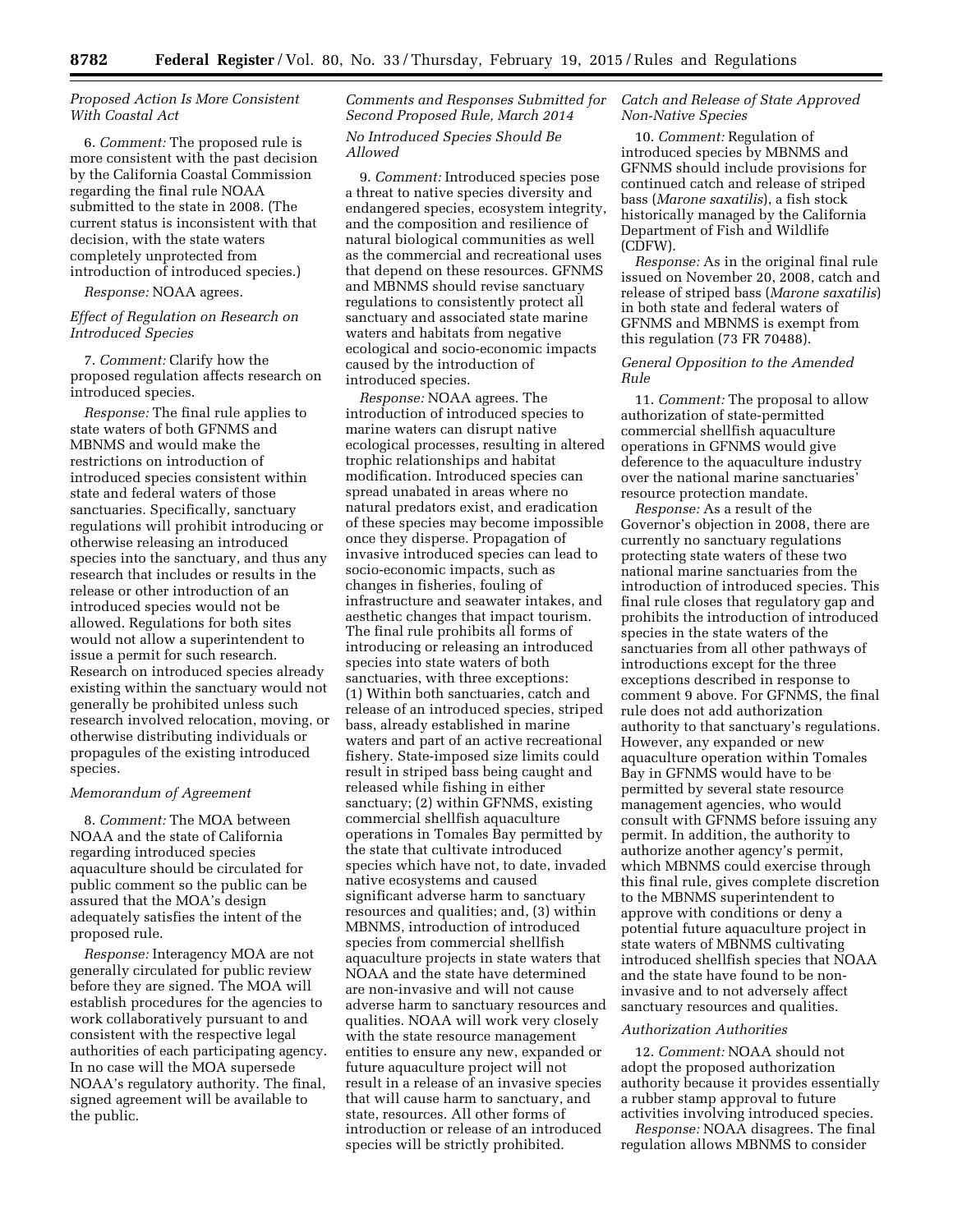the authorization of aquaculture operations within very narrow parameters (to approve, condition, or deny state issued permits for commercial shellfish aquaculture in state waters of MBNMS determined by NOAA and state management agencies to be not invasive and not cause significant adverse effects to sanctuary resources or qualities). Authorization authority has existed in MBNMS and five other national marine sanctuaries for many years and has been used successfully and consistent with the purposes and policies of the NMSA.

13. *Comment:* The authority to authorize other agencies' permits found in 15 CFR 922.49 is deficient in that it lacks administrative procedure for public oversight and comment, and for public appeals, and it is not directly connected to the conditions for sanctuary permits found in 15 CFR 922.83 and 15 CFR 922.133

*Response:* The final rule does not add permit authorization authority to GFNMS regulations at this time. For MBNMS, which has had authorization authority since 1992, the issues of public review have not arisen in large part because projects MBNMS has considered for authorization have had extensive public review by another local, state or federal agencies.

14. *Comment:* NOAA should not adopt authorization authority because this adds another layer of bureaucracy to an already-complicated, multi-state agency review process, impeding future growth of the industry.

*Response:* NOAA disagrees that the authorization process adds another layer of bureaucracy. The authorization process is intended to improve administrative efficiency by allowing NOAA to review and approve, deny or condition other agencies' permits. This simplifies the application process for a permit applicant and promotes cooperative efforts among NOAA and other regulatory agencies.

#### *Grandfathering Existing State Leases*

15. *Comment:* NOAA should not ''grandfather'' existing or heretofore undisclosed leases, permits, and pending modifications of existing activities within Tomales Bay. NOAA should obtain full and complete copies of those leases before the effective date of the regulation, and they should be identified in the **Federal Register**  announcement at the time the final rule is published.

*Response:* The grandfathering of existing aquaculture leases has been removed from the final rule and will not occur within GFNMS. Instead, NOAA is exempting from regulation the sanctuary waters of Tomales Bay, where existing aquaculture projects occur, as described in the 2013 proposed rule. In MBNMS there are no existing aquaculture operations, thus there are no undisclosed leases or permits and no projects will be grandfathered. The existing state review process continues in these areas and any major state action on an aquaculture operation in Tomales Bay will proceed consistent with existing public review processes, including public hearings before the California Fish and Game Commission or the California Coastal Commission.

#### *Memorandum of Agreement*

16. *Comment:* The MOA between NOAA and the state of California, and NOAA's authorization authority regarding introduced species aquaculture, should in no way expand from bivalve mariculture to finfish aquaculture.

*Response:* NOAA agrees. The authorization authority for MBNMS is narrowly defined to only allow MBNMS to consider authorizing state of California permits or leases for commercial shellfish aquaculture projects in state waters involving introduced species of shellfish that the state management agencies and NOAA have determined will not have significant adverse impacts to sanctuary resources or qualities. For Tomales Bay, the state will continue to have primary jurisdictional authority for aquaculture, consulting with GFNMS before issuing any new permits or leases. All other introductions of introduced species in state and federal waters of GFNMS and MBNMS, except for the catch and release of striped bass, are prohibited. Furthermore, the state of California has a current legislative prohibition on nonnative finfish aquaculture in state waters.

### *Collaboration Between State and Federal Agencies*

17. *Comment:* Too much of the proposal is predicated on promises of future collaborations and agreements. Recent history suggests that the state is incapable of shared jurisdictional authority when managing aquaculture.

*Response:* NOAA believes the collaborative process developed for both GFNMS and MBNMS will allow the state and NOAA to work cooperatively to prevent the introduction of introduced species into state waters of the sanctuaries. The state will consult with GFNMS prior to issuing any new permits in Tomales Bay. However, in all other state waters of GFNMS, introduced species aquaculture will not be allowed. In MBNMS, the state and

NOAA will each have jurisdiction over commercial aquaculture projects in state waters involving introduced species of shellfish.

### *Scientific Data*

18. *Comment:* NOAA should not adopt the proposed rule (March 2014) to consider permitting aquaculture projects in GFNMS with non-invasive, introduced species because lack of scientific data on the significant impacts of invasive species, a lack of data on native and non-native species abundance and condition, and on crossvector influences.

*Response:* NOAA agrees that impacts from introduced species can pose a major threat to sanctuary resources and qualities. However, in Tomales Bay, the only location in sanctuaries offshore of California where commercial cultivation of introduced species currently occurs, state management agencies have regulated these types of aquaculture operations for many years. In this final rule, NOAA is not expanding the ability to develop new introduced species aquaculture projects in GFNMS beyond Tomales Bay and will defer to state management agencies for aquaculture projects within Tomales Bay.

#### *NEPA Compliance*

19. *Comment:* NOAA has not adequately complied with the National Environmental Policy Act for proposed rule because it relied on analysis from 2008, and did not conduct a new environmental review.

*Response:* NOAA is relying on the FEIS as prepared for the 2008 JMPR because the baseline conditions have not changed. That is, there has been no change in the number of mariculture operations or leases in Tomales Bay and NOAA is unaware of any change in the environmental effects of those species in Tomales Bay. With this rule, the introduction of introduced species, including the use of non-native shellfish in commercial aquaculture operations, is being prohibited in state waters of both sanctuaries, with the exception of Tomales Bay. The 2008 FEIS specifically identified that the prohibition of the introduction of introduced species would lead to beneficial impacts to Biological Resources and Water Quality Resources and would not cause any adverse impacts to existing shellfish aquaculture operations.

The final rule adopts a regulatory regime slightly different from that reviewed in 2008 because it will allow commercial shellfish aquaculture to continue using introduced species in Tomales Bay that have been shown to be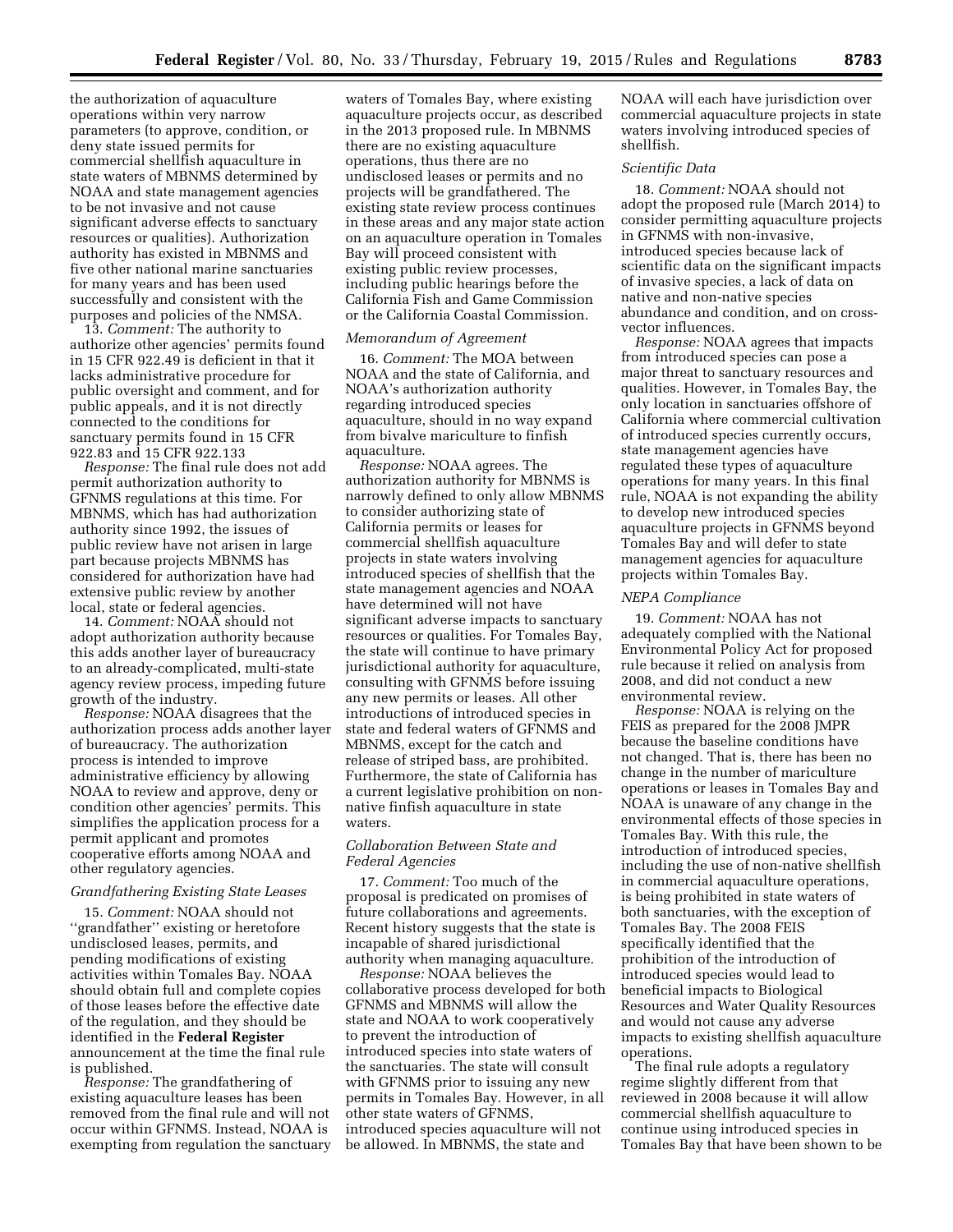non-invasive and will allow the State of California to demonstrate on a case-bycase basis with NOAA concurrence that commercial shellfish operations using certain non-invasive shellfish species may be safely established in state waters of MBNMS. NOAA believes this action is within the range of alternatives considered in 2008 and will result in nearly the same level of beneficial impacts that were identified in 2008. Further, NOAA is adopting final regulations that would not affect existing aquaculture projects in Tomales Bay that are conducted pursuant to a valid lease, permit, license or other authorization issued by the state of California.

NOAA has added authorization authority for MBNMS to consider authorizing state of California permits or leases for commercial aquaculture projects in state waters involving introduced species of shellfish that the state management agencies and NOAA have determined will not have significant adverse impacts to sanctuary resources or qualities. This process will require additional NEPA and California Environmental Quality Act (CEQA) review to be triggered on a case by case basis if new aquaculture projects were to be proposed in the state waters of MBNMS. NOAA has complied with NEPA for this action.

### *Species May Become Invasive Over Time Due to Climate Change*

20. *Comment:* Some commenters expressed concerns that cultivated species currently not considered by the state of California to be invasive, such as Pacific oysters (*Crassostrea gigas*), have the potential to be invasive in other environments and situations, and may become invasive in California under global climate change scenarios where warmer waters allow unassisted reproduction.

*Response:* NOAA is also concerned about how climate change will impact introduced species aquaculture. In this action, NOAA is implementing a final rule which does not allow introduced species aquaculture in state waters of GFNMS except in Tomales Bay and only with a state lease or permit. Aquaculture operators will be required to follow the state's public process through the CA Fish and Game Commission and the CA Coastal Commission. The results of studies in the United States and elsewhere as to how species may become invasive will be considered by the state and NOAA in making any future determinations.

### *Parasites and Other Impacts*

21. *Comment:* NOAA's final action needs to account for the likelihood that these shellfish species would themselves attract or carry other exotic species, thereby causing environmentally detrimental impacts.

*Response:* In GFNMS, only those aquaculture operations in Tomales Bay with a valid lease or permit from the state of California would be exempt. If a commercial shellfish aquaculture project involving introduced species is proposed in MBNMS, as part of the permit authorization state management agencies and NOAA must determine the project will not have significant adverse impacts to sanctuary resources or qualities. In this review process, NOAA and state management agencies will consider not only the proposed introduced species themselves, but also the threats from parasites, project siting, the financial capability of the applicant, among other factors.

#### *Monitoring and Management*

22. *Comment:* NOAA should clarify how it or the state will monitor and prevent accidental introductions of diseases, parasites and hitch-hikers on aquaculture species within sanctuary waters. No protocol for monitoring or management of new or expanded aquaculture operations is referenced in the proposed regulation amendment.

*Response:* For Tomales Bay in GFNMS, commercial shellfish aquaculture will remain under the primary management authority of state management agencies and their public processes at this time. The MOA will outline how GFNMS can raise concerns to the state and seek their inclusion of permit conditions that ensure adequate enforcement and monitoring. For state waters of MBNMS, ONMS may condition or deny a potential permit authorization request if NOAA finds the applicant and the state management agencies do not adequately monitor and manage a proposed commercial shellfish aquaculture project involving introduced species. Monitoring and enforcement protocols could be added to permit conditions as part of an authorization, and would ideally be discussed, reviewed, and planned for on a case by case basis, and considered during the NEPA and CEQA process.

### *Other Federal Jurisdictions*

23. *Comment:* NOAA's proposed rule does not recognize the regulatory role of the National Park Service (NPS). NPS national policy prohibits introductions of non-native species in NPS waters, including waters which overlap with

national marine sanctuaries, the introduction of non-native species within national parks is inconsistent with the NPS Organic Act of 1916 (as amended and supplemented).

*Response:* NOAA and NPS have some jurisdictional overlap in GFNMS. Where there is jurisdictional overlap, NOAA's final regulations in this action do not usurp other federal regulations, including those of the National Park Service. As discussed in the preamble to this rule above, due to the previous Governor's objection in December 2008, there are currently no sanctuary regulations regarding introduced species in state waters of GFNMS and MBNMS (including waters adjacent to national parks). NOAA believes this final action will close that regulatory gap by prohibiting virtually all of the mechanisms that could result in the introduction of an introduced species. The final rule will only allow introduced species shellfish aquaculture within sanctuary waters of Tomales Bay operating with a valid permit of lease from the state. This final action will support the goals of the National Park Service to prevent the introduction of introduced species.

#### *Weakens ONMS Authority*

24. *Comment:* NOAA's proposed action weakens the authority of the national marine sanctuaries to control invasive non-native species that potentially may be introduced by new aquaculture operations. In so doing, NOAA delegates to the state the authority to define invasive species and bypasses a process for environmental review and compliance, including the participation of other potentially impacted federal agencies, such as national parks as well as the public.

*Response:* NOAA disagrees. Currently, there are no introduced species regulations in state waters of GFNMS or MBNMS and this final rule provides that regulatory protection by prohibiting the introduction of introduced species in all state waters of MBNMS and nearly all state waters of GFNMS. Any state review of an existing, expanded or new aquaculture project in Tomales Bay in GFNMS will include compliance with CEQA, consultation with affected agencies, and public review, including hearings, as prescribed by agency procedures when issuing leases and permits. Any new project in MBNMS will also require compliance with NEPA. While the final rule exempts the need for a permit authorization from GFNMS in Tomales Bay it includes extensive consultation with GFNMS prior to the state's issuing permits or leases as outlined in the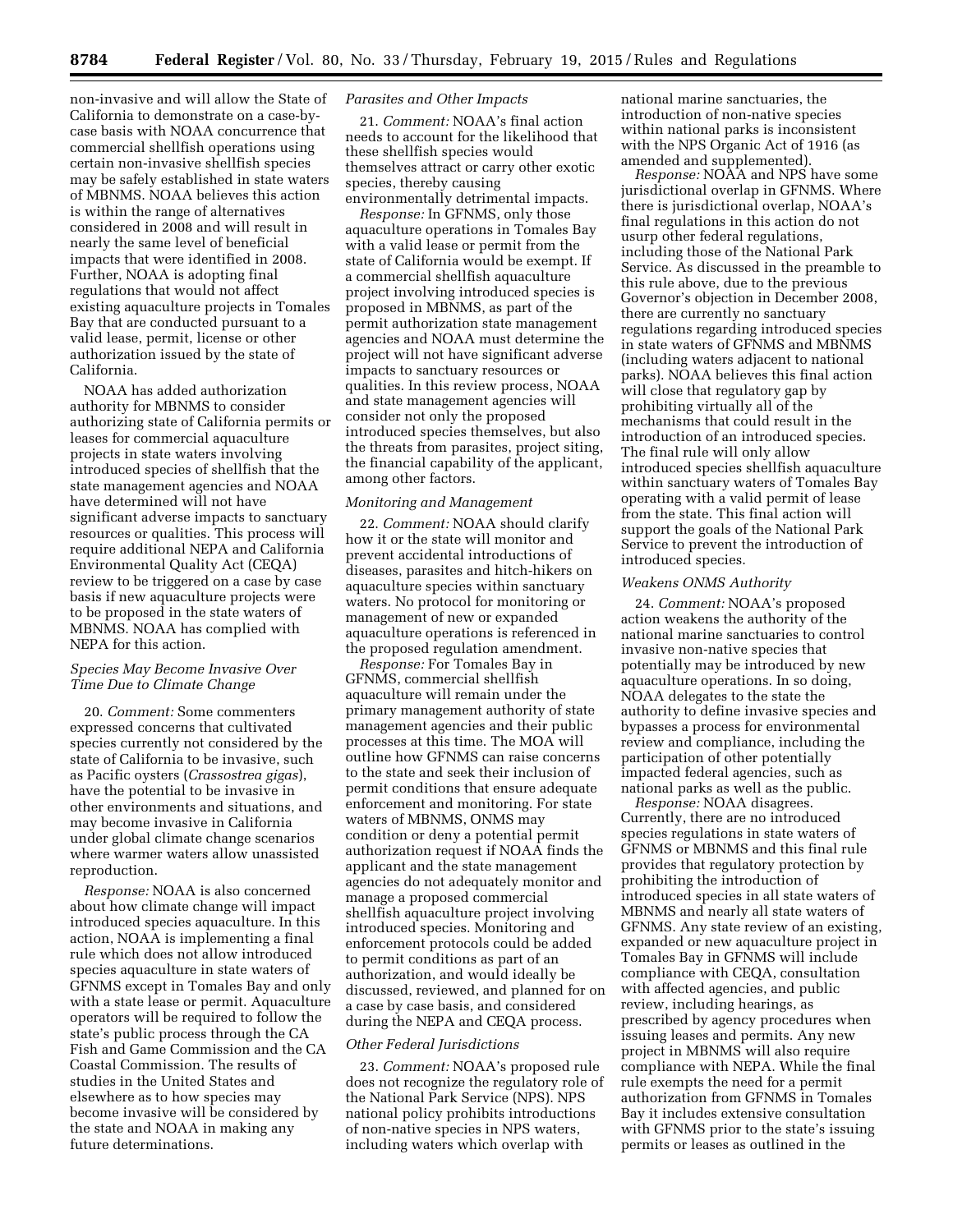MOA. Therefore, additional public review consistent with state and federal law and procedures will be provided and comments considered on any such action in either sanctuary, if proposed in the future.

#### *Existing Operations*

25. *Comment:* NOAA should require ONMS review for any change to an existing lease where the grower proposes to cultivate new non-native shellfish species on their farm.

*Response:* The grandfathering option for GFNMS discussed in the March 2013 proposal was adopted by NOAA and will exempt existing and future commercial shellfish aquaculture operations in Tomales Bay with a valid state of California permit or lease. The MOA will outline how the state will consult with GFNMS on expansion of existing leases or future proposals to cultivate new species.

#### *Extending the Public Comment Period*

26. *Comment:* NOAA should extend the short comment period of the amended proposed rule. The release of the **Federal Register** notice reopening this issue, and the subsequent comment deadline for this reversal by the agency was conducted in such manner as to preclude the public from having timely access to the necessary information and supporting documents, and the necessary time for review.

*Response:* The comment period for the March 2013 proposed rule was 60 days and generated very few public comments. The comments received in 2013 were mostly in support—including those received from the GFNMS and MBNMS Sanctuary Advisory Councils of NOAA's proposed action which is being implemented for GFNMS in this final rule. Based on this information, NOAA did not anticipate receiving many public comments for the March 27, 2014 amended proposed rule, and therefore NOAA established a 15 day comment period. Upon receiving a request for an extension, NOAA reopened the comment period for an additional 24 days until May 5, 2017. Based on the comments received during these two comment periods, NOAA believes this final rule-making has provided the public with timely involvement and the opportunity to review and comment on this action.

### *Programmatic Environmental Impact Report (pEIR)*

27. *Comment:* The rule is premature because this current NOAA comment period predates a pending state of California Programmatic Environmental Impact Report (pEIR) on aquaculture

issues expected to be inclusive of many of the same types of invasive species questions brought forward by expanded aquaculture proposals in state waters.

*Response:* This comment is beyond the scope of this rulemaking. The state's programmatic environmental impact report being prepared pursuant to CEQA is unrelated to this final action promulgated by NOAA. This regulation has a long history, and is designed to extend existing sanctuary introduced species prohibitions from federal waters into state waters of GFNMS and MBNMS. Future state action may further assist the state and federal regulatory agencies in protecting coastal waters from the invasive impacts of introduced species.

#### *GFNMS Boundary Expansion*

28. *Comment:* NOAA should not take any action on the introduced species rule until the public hearings and written comments on the draft environmental impact Statement (DEIS) and accompanying regulations for boundary expansion for GFNMS has been subjected to sufficient public review.

*Response:* This comment is beyond the scope of this rulemaking. However, we note the proposed rule for GFNMS expansion recognizes that there is a separate rulemaking process the introduced species. The rules will be codified accordingly, in the order they are finalized.

#### *Oil Drilling*

29. *Comment:* NOAA should specifically exclude oil drilling from the list of otherwise prohibited activities that could be authorized by NOAA (922.132(1)) within GFNMS.

*Response:* This comment is beyond the scope of this rulemaking. Nevertheless, as noted previously, the Final Rule does not add authorization authority to GFNMS regulations.

### **V. Miscellaneous Rulemaking Requirements**

#### *A. National Marine Sanctuaries Act*

Section 301 of the NMSA (16 U.S.C. 1434) provides authority for comprehensive and coordinated conservation and management of national marine sanctuaries in coordination with other resource management authorities. When changing a term of designation of a National Marine Sanctuary, section 304 of the NMSA requires the preparation of a draft environmental impact statement (DEIS), as provided by the National Environmental Policy Act of 1969 (42 U.S.C. 4321 *et seq.*) and that the DEIS

be made available to the public. NOAA prepared a draft and final management plan and a draft and final EIS on the initial proposal and final rule for the Joint Management Plan Review (JMPR). Copies are available at the address and Web site listed in the **ADDRESSES** section of this proposed rule. Responses to comments received on March 18, 2013 proposed rule and on the March 27, 2014 proposed revision to the regulations have been analyzed and published in the preamble to this final rule and discussed in the record of decision. NOAA has made available the 2008 final environmental impact statement (FEIS) for the JMPR that was previously available to the public, and which analyzes the environmental effects of the introduced species regulations as they are now finalized by this action. (For a copy of the FEIS, please visit *[www.sanctuaries.noaa.gov/](http://www.sanctuaries.noaa.gov/jointplan) [jointplan.](http://www.sanctuaries.noaa.gov/jointplan)*)

#### *B. National Environmental Policy Act*

In the 2008 FEIS for the JMPR, NOAA identified a preferred action which was to modify the terms of designation and regulations for GFNMS and MBNMS to, among other things, prohibit the introduction of introduced species (with limited exceptions) throughout the sanctuaries, and NOAA endorses that action as re-proposed and as amended in the notices of proposed rulemaking associated with this final rule. The 2008 FEIS specifically identified that the prohibition of the introduction of introduced species would lead to beneficial impacts to Biological Resources and Water Quality Resources and would not cause any adverse impacts to existing shellfish aquaculture operations. The final rule adopts a regulatory regime slightly different from that reviewed in 2008, however, this action is within the range of alternatives considered in 2008 and will result in nearly the same level of beneficial impacts that were identified in 2008. Further, NOAA is adopting final regulations that would not affect existing aquaculture projects in Tomales Bay that are conducted pursuant to a valid lease, permit, license or other authorization issued by the state of California. NOAA further believes there has not been a significant change to the environmental conditions or the potential environmental effects of the preferred alternative. NOAA has determined that a supplement to the FEIS is not required for this final action.

Pursuant to a MOA that would be executed, the state would consult with NOAA prior to any new or amended state-issued lease and permits. In addition, through this action NOAA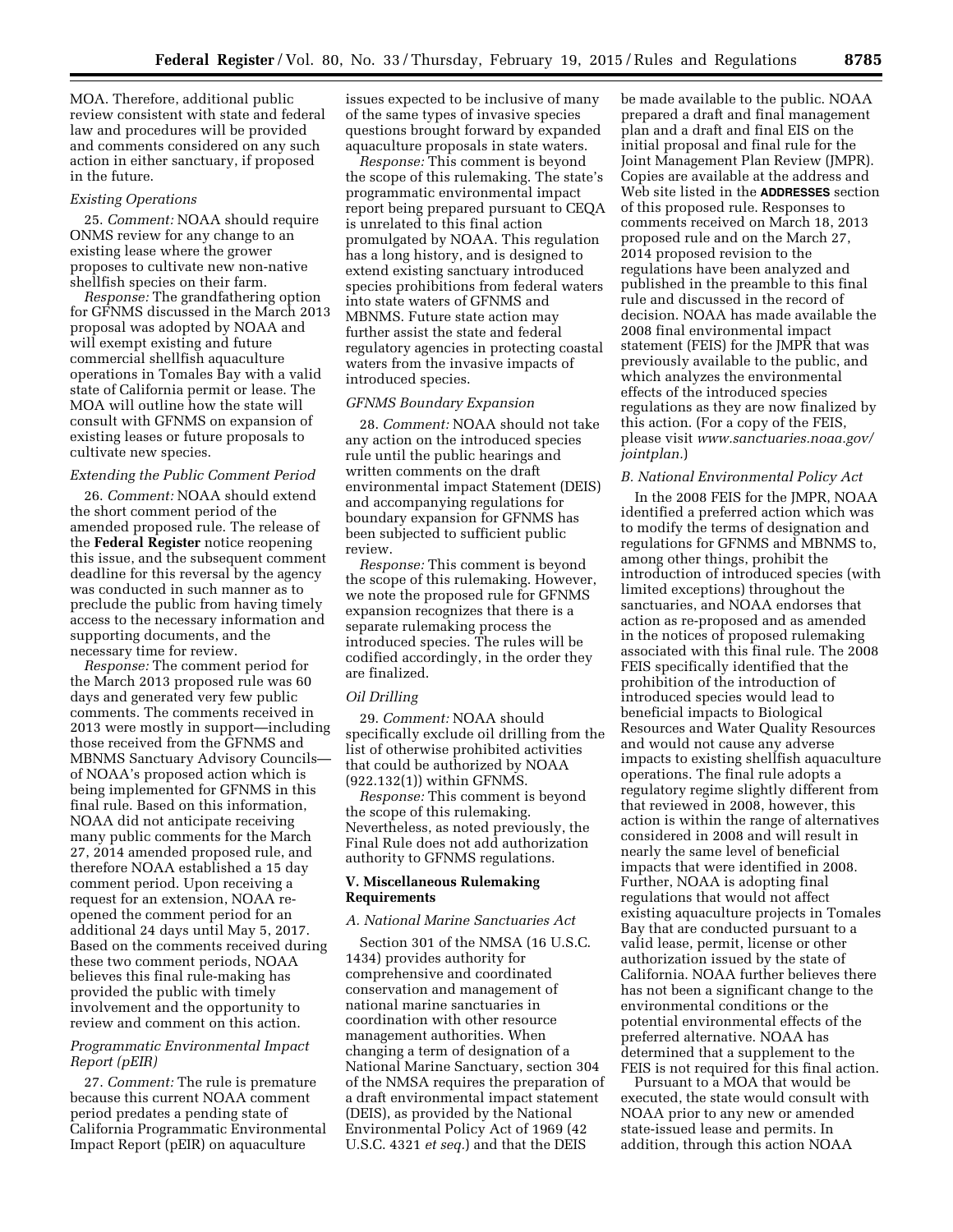would exercise limited authorization authority with respect to commercial shellfish aquaculture activities in state waters of MBNMS involving cultivation of introduced species of shellfish that NOAA and the State have determined are non-invasive and would not cause significant adverse effects. Any future proposal or amendments to existing state leases for an aquaculture project involving cultivation of introduced shellfish species would undergo environmental review pursuant to the California Environmental Quality Act (CEQA) and NEPA for MBNMS and CEQA for GFNMS on a case-by-case basis to consider project-specific effects of that action. NOAA may refuse to authorize a project in MBNMS that would not comply with terms or conditions required by NOAA. 15 CFR 922.49(a).

Copies of the FEIS, the record of decision and other related materials that are specific to this action are available at *[http://sanctuaries.noaa.gov/](http://sanctuaries.noaa.gov/jointplan/feis/feis.html) [jointplan/feis/feis.html,](http://sanctuaries.noaa.gov/jointplan/feis/feis.html)* or by contacting NOAA at the address listed in the **FOR FURTHER INFORMATION** section of this final rule. Comments regarding the introduction of introduced species portion of the original FEIS are analyzed and responded to above, in the Response to Comments section.

## *C. Executive Order 12866: Regulatory Impact*

This rule has been determined to be not significant for purposes of Executive Order 12866.

# *D. Executive Order 13132: Federalism Assessment*

NOAA has concluded that this regulatory action falls within the definition of ''policies that have federalism implications'' within the meaning of Executive Order 13132. NOAA's previous proposed rule and subsequent amended proposed rule were conducted in cooperation with the State of California, and pursuant to Section 304(b) of the NMSA. Since the proposed rule was issued on March 18, 2013, further consultations have occurred with the State of California, and the proposed changes contained in the March 27, 2014 notice reflect cooperative negotiations reached in those consultations. It is NOAA's view that, due to these negotiations, the state will not object to the amended regulations finalized in this action. In keeping with the intent of the Executive Order, NOAA consulted with a number of entities within the state which participated in development of the initial rule, including but not limited to, the California Coastal Commission, the

California Department of Fish and Wildlife, and the California Natural Resources Agency.

#### *E. Regulatory Flexibility Act*

The Chief Counsel for Regulation of the Department of Commerce certified to the Chief Counsel for Advocacy of the Small Business Administration at the proposed rule stage that this rule would not have a significant economic impact on a substantial number of small entities. The factual basis for this certification was discussed in the proposed rule issued on March 18, 2013, and the March 27, 2014 amended proposal, where the conclusion remained the same. No comments were received on that certification. No other law requires a regulatory flexibility analysis so none is required and none has been prepared.

#### *F. Paperwork Reduction Act*

This final rule does not contain information collections that are subject to the requirements of the Paperwork Reduction Act. Notwithstanding any other provision of the law, no person is required to respond to, nor shall any person be subject to a penalty for failure to comply with, a collection of information subject to the requirements of the PRA, unless that collection of information displays a currently valid OMB Control Number.

#### **List of Subjects in 15 CFR Part 922**

Administrative practice and procedure, Aquaculture, Catch and release, Environmental protection, Fish, Harbors, Introduced species, Mariculture, Marine pollution, Marine resources, Natural resources, Noninvasive, Penalties, Recreation and recreation areas, Research, Water pollution control, Water resources, Wildlife.

### **W. Russell Callender,**

*Acting Assistant Administrator, National Ocean Service, National Oceanic and Atmospheric Administration.* 

Accordingly, for the reasons set forth above, 15 CFR part 922 is amended as follows:

### **PART 922—[AMENDED]**

■ 1. The authority citation for Part 922 continues to read as follows:

**Authority:** 16 U.S.C. 1431 *et seq.* 

 $\blacksquare$  2. In § 922.82, revise paragraph (a)(10) to read as follows:

**§ 922.82 Prohibited or otherwise regulated activities.** 

 $(a) * * * *$ 

(10) Introducing or otherwise releasing from within or into the Sanctuary an introduced species, except:

(i) Striped bass (*Morone saxatilis*) released during catch and release fishing activity; or

(ii) Species cultivated by commercial shellfish mariculture activities in Tomales Bay pursuant to a valid lease, permit, license or other authorization issued by the state of California. Tomales Bay is defined in § 922.80. The coordinates for the northern terminus of Tomales Bay are listed in appendix D to this subpart.

\* \* \* \* \*

■ 3. Add new § 922.85 to read as follows:

## **§ 922.85 Review of State permits and leases for certain mariculture projects.**

NOAA has described in a Memorandum of Agreement (MOA) with the State of California how the State will consult and coordinate with NOAA to review any new, amended or expanded lease or permit application for mariculture projects in Tomales Bay involving introduced species.

■ 4. Add Appendix D to subpart H of part 922, to read as follows:

### **Appendix D to Subpart H of Part 922— Northern Extent of Tomales Bay**

For the purpose of § 922.82(a)(10)(ii), NOAA is codifying the northern geographical extent of Tomales Bay via a line running from Avalis Beach (Point 1) east to Sand Point (Point 2). Coordinates listed in this Appendix are unprojected (geographic) and based on the North American Datum of 1983.

| Point ID No.<br><b>Tomales Bay</b><br>boundary | Latitude             | Longitude                    |
|------------------------------------------------|----------------------|------------------------------|
|                                                | 38.23165<br>38.23165 | $-122.98148$<br>$-122.96955$ |

■ 5. Revise § 922.132, paragraph (e) to read as follows:

#### **§ 922.132 Prohibited or otherwise regulated activities.**  \* \* \* \* \*

(e) The prohibitions in paragraphs (a)(2) through (a)(8) of this section, and (a)(12) of this section regarding any introduced species of shellfish that NOAA and the State of California have determined is non-invasive and will not cause significant adverse effects to sanctuary resources or qualities, and that is cultivated in state waters as part of commercial shellfish aquaculture activities, do not apply to any activity authorized by any lease, permit, license, approval, or other authorization issued after the effective date of Sanctuary